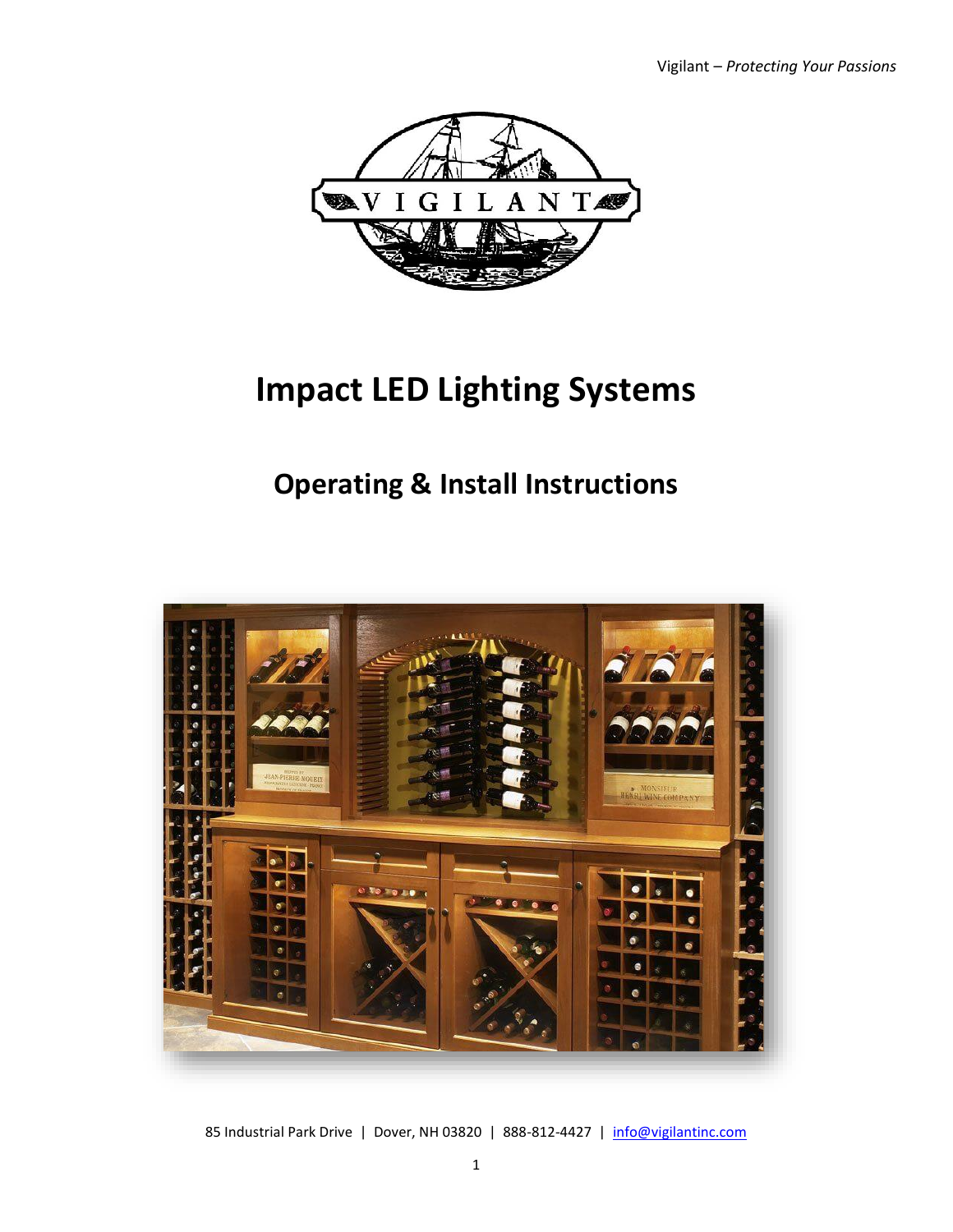## **Thank you for purchasing Vigilant's Impact LED Lighting System!**

*This general overview of our lighting kit components and connections is specific to a Vigilant wine cellar installation. The Impact LED Lighting System can also be used for other applications such as showcasing collectibles in other cabinets. For in-depth technical documentation, please refer to the supplied product specification sheets.* 

The Impact system is a premium lighting kit designed for high performance and ease of installation. The Impact system is the most comprehensive and only expandable kit in the industry, containing ample supplies to provide unmatched reach and flexibility.

Power is provided by a versatile dimmable driver designed for high-performance dimming applications.

The Vigilant Impact kit contains a continuous 16.4' section of LED tape lighting, 25' of standard 18-2 lowvoltage cable, 25 tape-to-wire connectors, hardware kit, adaptor cables, a rocker switch, and a power cord to easily light individual sections and connect to pre-lit sections of your Vigilant wine cellar or other display cabinets.

## **INDEX**

- Specifications...3
- Parts List…3
- Required Tools & Materials…3
- Planning…4
- Installation...5
- Testing...5
- Diagrams…6-12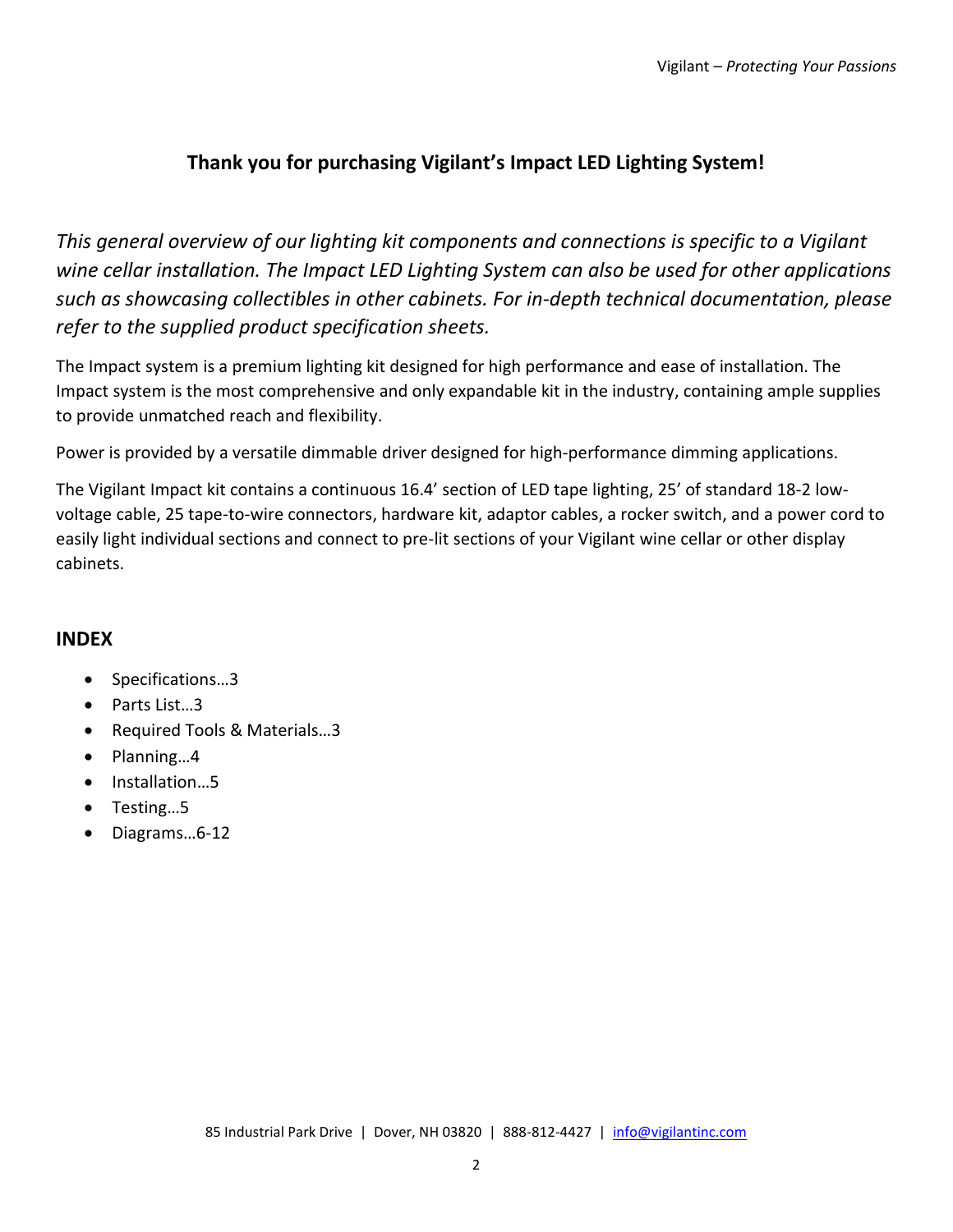## **Specifications**

- Universal input: 100-130 VAC 50/60Hz
- Output: 24 VDC 60W
- Location: indoor
- UL Listed 2108
- Color temperature: 2700K
- Watts: 1.46/ft.
- Lumens: 113/ft.
- Max continuous single run: 55' (Tape alone)
- LED chips: 36/ft.
- Dimming control: ELV/TRIAC/ 0-10V
- Manufacturers' Warranty Tape 7-Year; Driver 5-year

## **Parts List**

- Electronic dimmable driver
- LED tape light 16.4 foot spool
- Tape-to-wire connectors pack of 25 individually bagged
- PVC jacketed wire 18-2, 25'
- 8-way hard-wire terminal block
- Mini terminal junction box
- Adapter splice cable
- NEMA 1-15P power cord
- Adhesive backed rocker switch with 72" cord
- Hardware kit

## **Tools & Materials Needed**

- Tape measure
- Pencil
- Masking tape for marking
- #1 Phillips screwdriver
- #2 Philips screwdriver
- Scissors
- Wire stripper
- Wire cutter
- Electrical tape
- Drill and drill bits set
- Hot glue gun (optional)
- Butyl rubber adhesive (optional)

85 Industrial Park Drive | Dover, NH 03820 | 888-812-4427 | [info@vigilantinc.com](mailto:info@vigilantinc.com)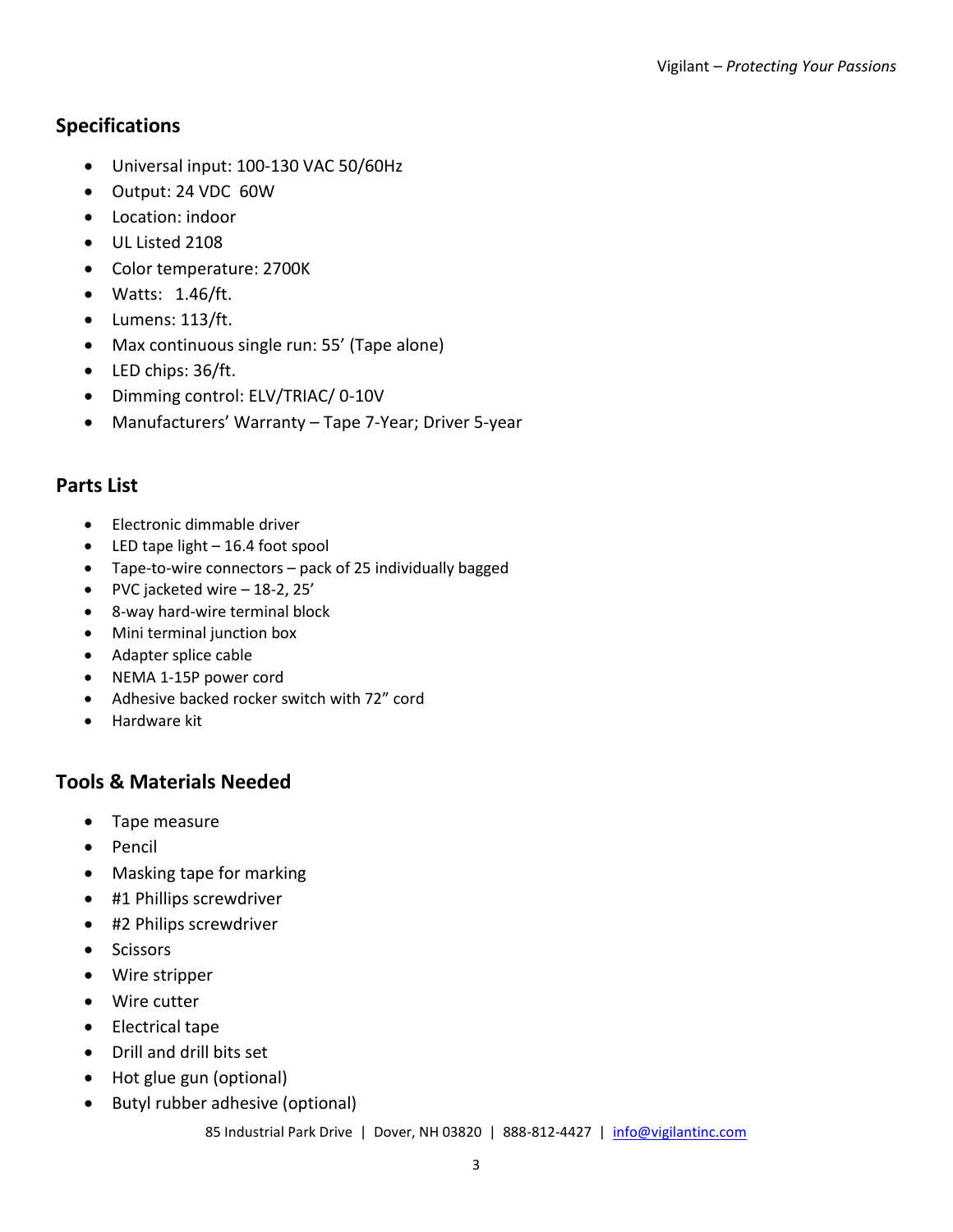## **Planning**

Before installing the lighting kit, please consult your wine cellar drawings if applicable. Typically lighting locations will be indicated with the icon.  $\frac{1}{100}$ 

- 1. Identify and mark the Driver location.
- 2. Identify and mark the Rocker Switch location.
- 3. Identify and mark the 8-way splitter. This will be the connection point for your lighting runs. NOTE: A run is one 'strip' of lighting; if you do not cut your 16.4' tape lighting spool, you will have one run
- 4. Identify and mark each section to be illuminated with tape LED.
- 5. Identify and mark any factory pre-lit cellar components, such as arches or beam supports.
- 6. Plan single or multiple runs of lighting from the 8-way splitter to the marked areas. **\*PRO TIP: A good layout only needs a few efficient runs back to the splitter. Take your time and plan a run path that will touch several areas in one run. The fewer the runs, the neater the circuit will be.**
- 7. Measure the marked areas to be illuminated with LED tape to ensure you will have enough. **\*PRO TIP: You will need room for the wire and tape-to-wire connectors on each end of the tape. E.g., If a section requires 12" of tape, subtract 4". This will provide 2" on each end for connections.**

If while planning or installing you are short on low-voltage cable, simply contact Vigilant or purchase from a local home store where standard 18-2 low-voltage cable is readily available. If short on LED tape, contact us to purchase a 16' expansion kit.

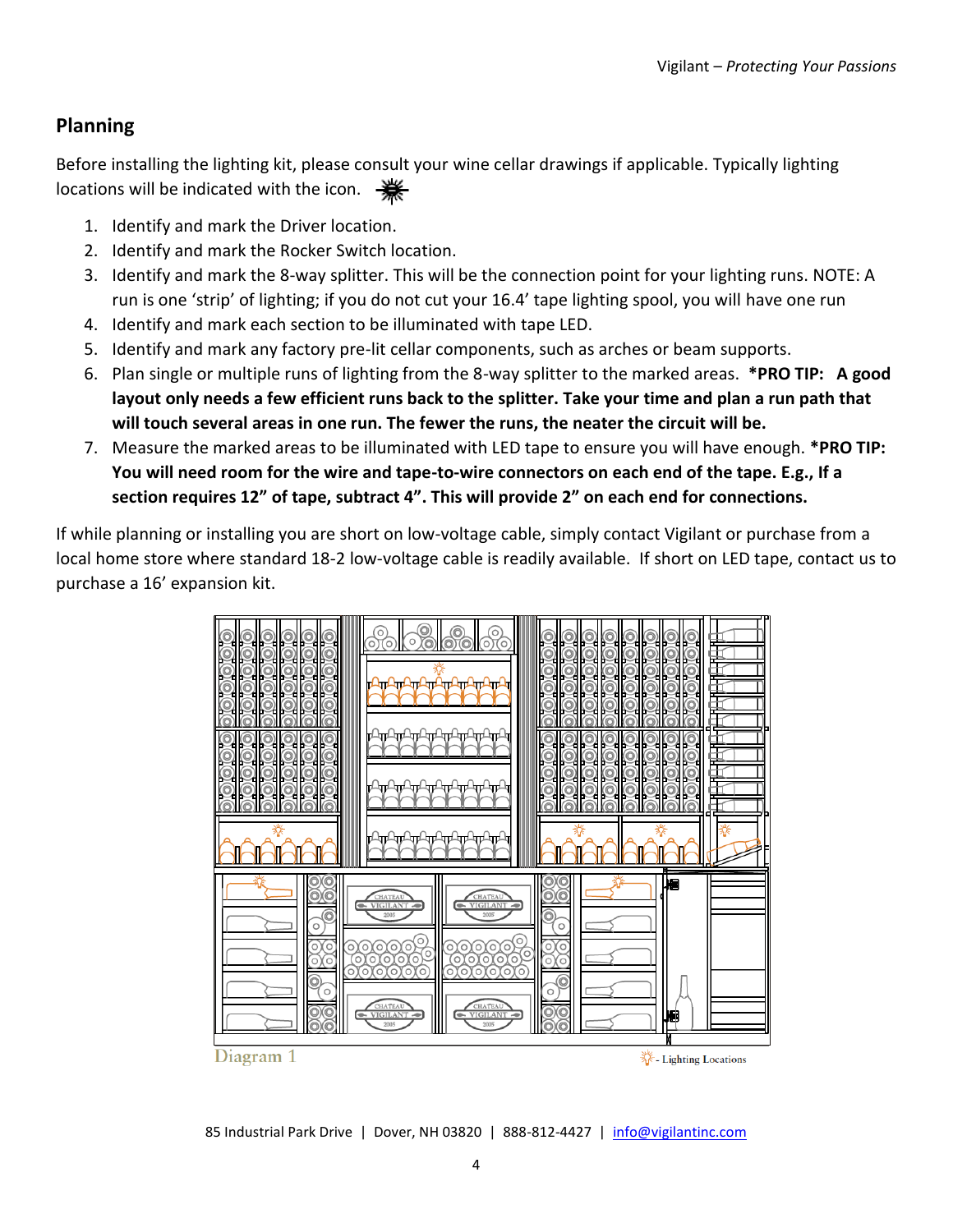## **Installation**

1. Cut sections of LED tape and place them in areas marked. **\*PRO TIP: DO NOT attach the LED tape at this time. It is high advisable to cut, dry-fit, and assemble all sections prior to attaching the LED tape and neatening up the wire**.

2. Route low-voltage wire runs to the LED tape in a discrete manner. Leave plenty on each end and do not cut at this time. **\*PRO TIP: Route and install one run at a time to ensure low-voltage wire is not wasted.**

3. Starting at the last tape section, begin to connect the wire to the tape with the tap-to-wire connectors. **\*PRO TIP: Polarity must be maintained. Always connect Red to + and Black to –. Always double-check each connection. One backwards/incorrect connection will shut the system down until it is corrected**. \***PRO TIP: Peel back a small amount of the adhesive backing prior to inserting the tape into the connector. This will make it easy to peel off during final assembly.** 

4. Work your way back to the splitter bringing the slack in the low-voltage cable back as you go.

5. Once all LED Tape runs are done, make a discrete run to any factory pre-lit cellar components.

6. Using the adaptor portion of the kit, connect the pre-lit component and bring the slack in the low voltage cable back to the splitter.

## **Testing**

- 1. Using the illustrations later in this section, make the high and low-voltage connections to the driver, supplied switch, and spitter.
- 2. After all sections and connections are checked, power the driver up. Check that all sections are working and make corrections if not. **\*PRO TIP: Polarity must be maintained. Always connect Red to + and Black to –. Always double check each connection. One backwards/incorrect connection will shut the system down until it is corrected**.
- 3. Test the rocker switch if used and test any dimming control (by others) if applicable.

## **Final installation**

- 1. Once everything is tested and working, disconnect the driver from power.
- 2. Again, starting at the last section of each run, clean the tape area, peel the adhesive from the tape, and press into place firmly between each Diode.
- 3. Work your way back to the spitter fastening the cable as you go. **\*PRO TIP: Due to the irregular pathways on most wine cellars, hot glue or butyl rubber can come in handy for attaching and holding cable in odd locations**.
- 4. Fasten down the driver and spitter and replace any safety covers.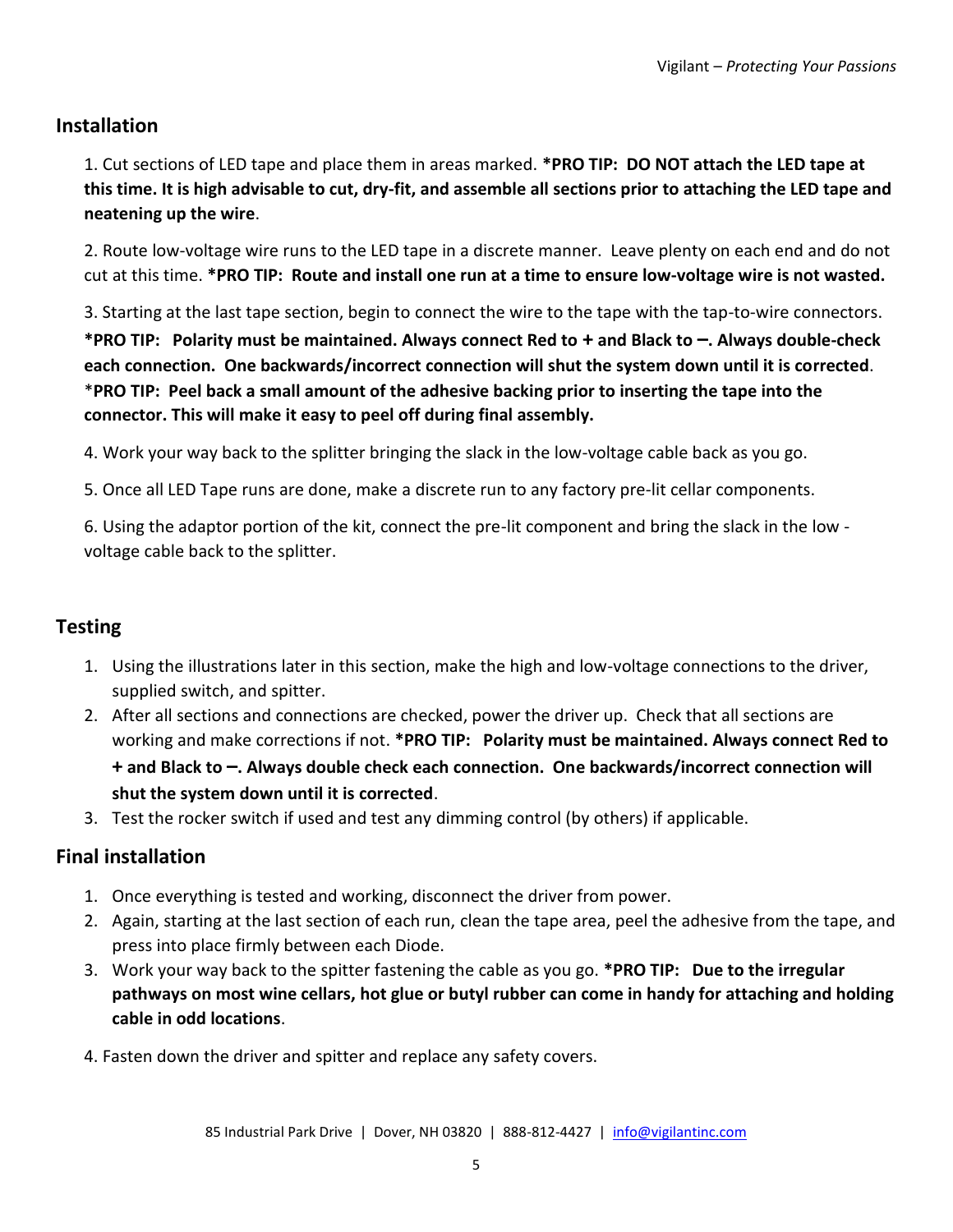## **Diagrams**

#### **LED Driver Overview**



#### **Connecting to AC Power with supplied cord**

Impact LED lighting kits include a NEMA 1-15P power cord for connecting to a standard wall outlet. For hardwiring, please see next section.

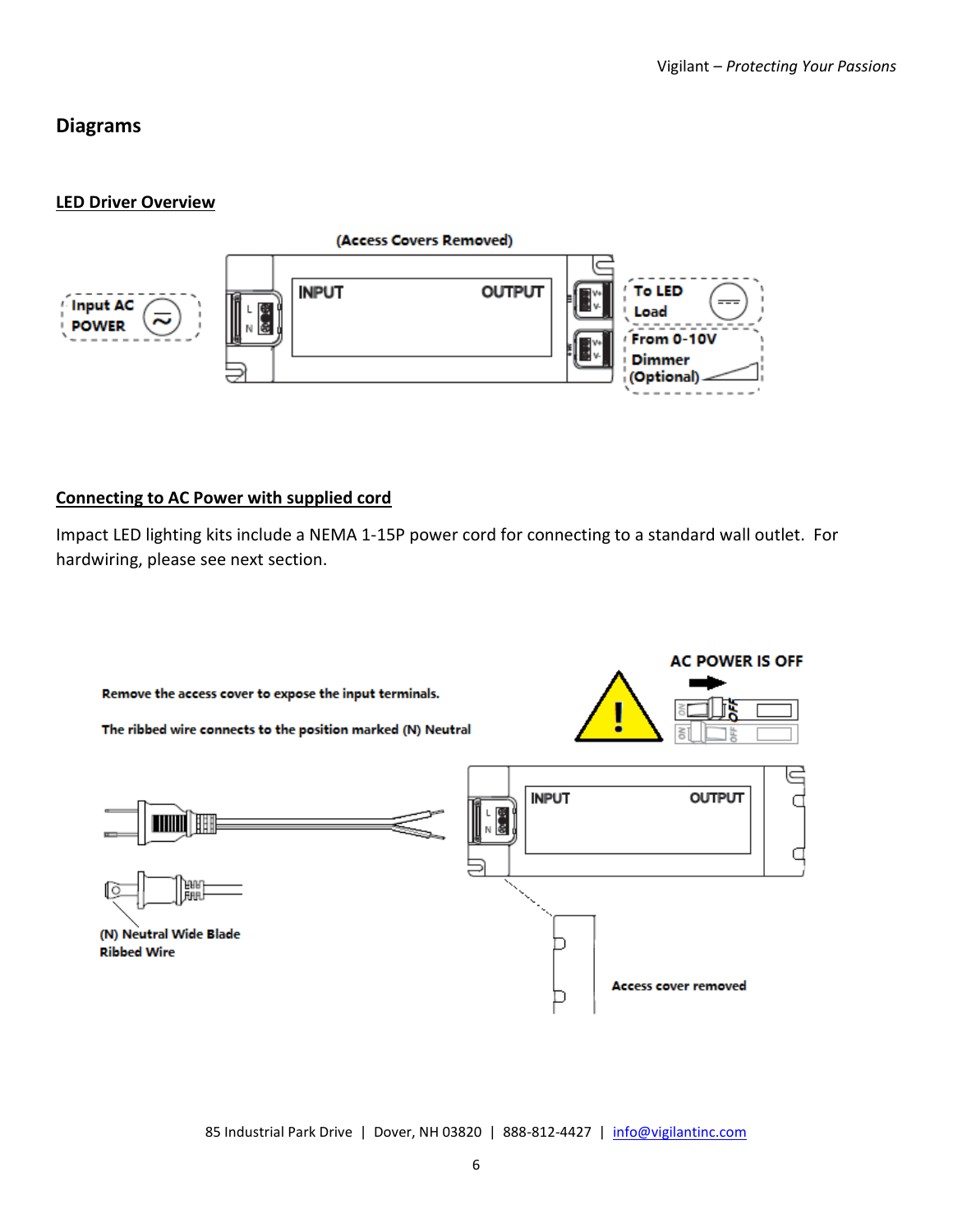#### **Connecting to AC power with building cable**

#### The LED drive can be hardwired with 18-2 copper building cable.



#### **Connecting low-voltage cable to LED Driver (NO ROCKER SWITCH)**

- Be sure to switch/disconnect from AC power before making connections
- The supplied low-voltage cable connects directly to the Output side of the driver



1. Carefully strip the outer jacket of the supplied low-voltage wire to expose 1-2" of the 20 AWG **Red/Black conductors.** 

- 2. Strip 1/4" from each conductor and twist the copper strands tightly.
- 8. Insert and tighten the Red conductor to the V+ of the Output Terminal.
- 4. Insert and tighten the Black conductor to the V- of the Output Termianl.
- 5. Replace the Access cover.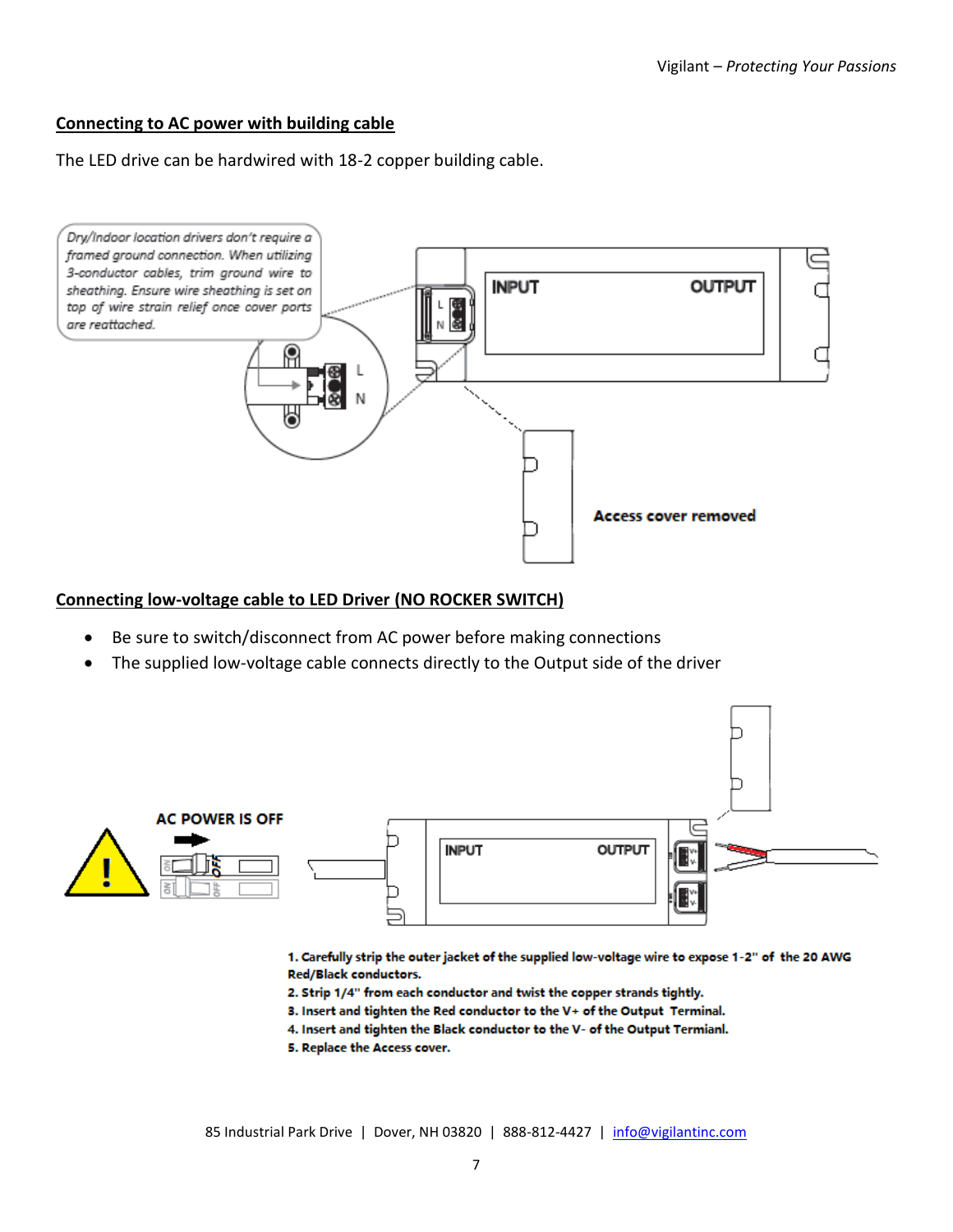#### **Connecting low-voltage cable to LED Driver (ROCKER SWITCH)**

- Be sure to switch/disconnect from AC power before making connections
- The supplied low-voltage switch allows for simple on/off control and is simply placed between the V+ conductor on the output side of the driver
- For more advanced dimming controls such as ELV/ TRIAC/ 0-10V, please refer to the product specification sheets

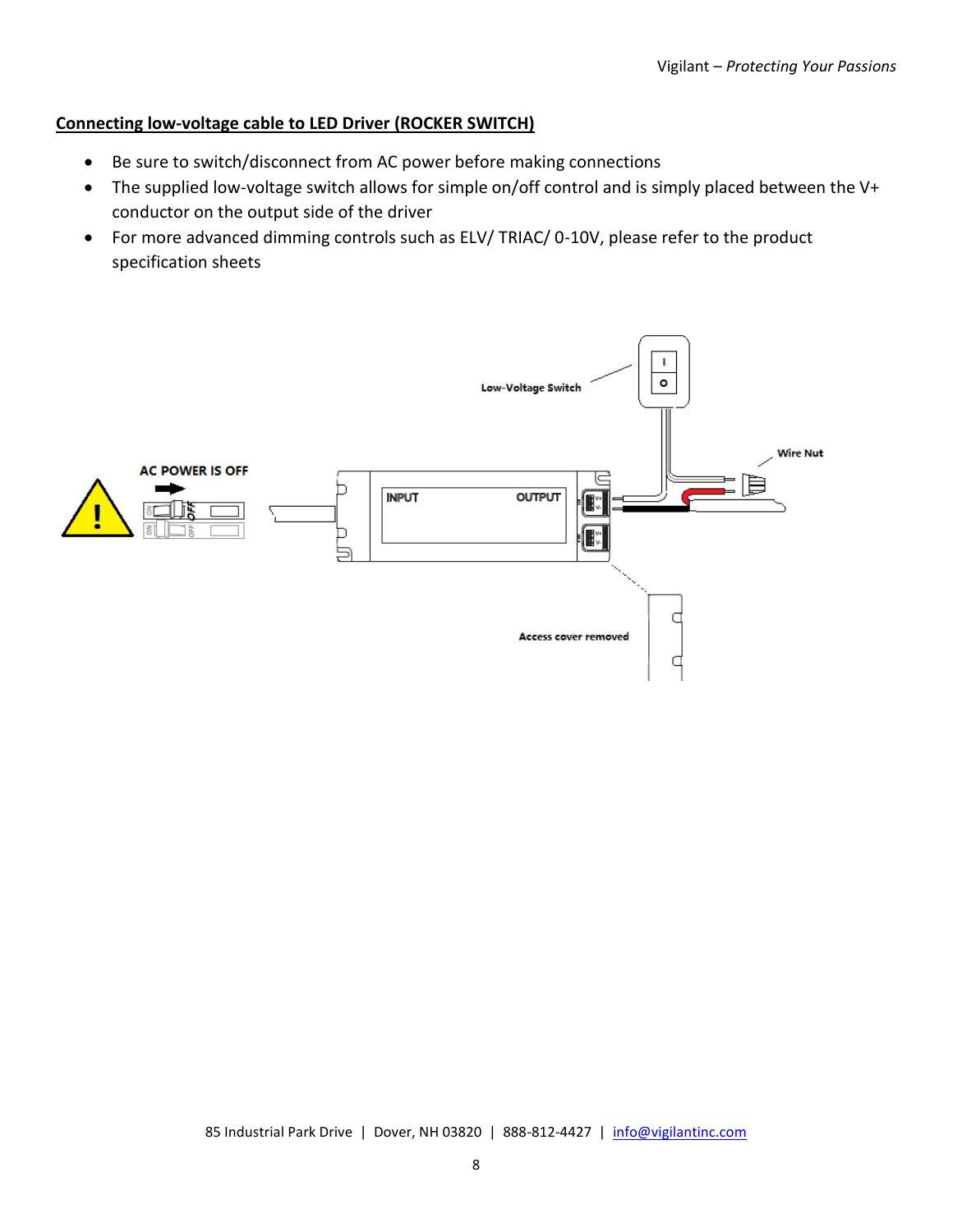#### **Connecting low-voltage cable to 8-way splitter**

- Be sure to switch/disconnect from AC power before making connections
- The supplied 8-way splitter will allow for multiple runs from a single point
- Each row is linked so if you connect the V+ to one position, the entire row will now be live with V+

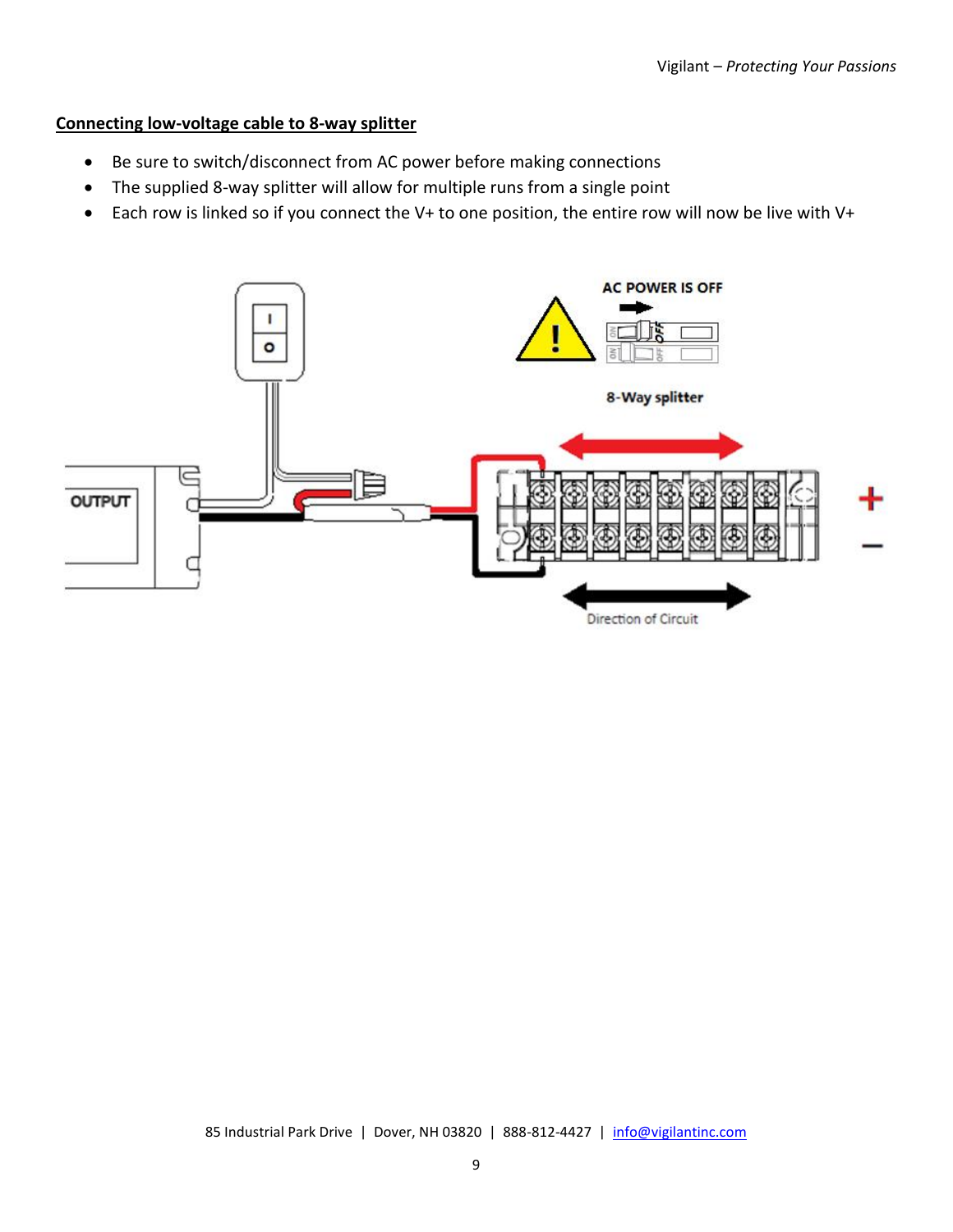#### **Mini Terminal Junction Box and Adaptor Cable**

- Be sure to switch/disconnect from AC power before making connections
- The Mini Terminal Junction Box and Adaptor Cable allow the system to connect to pre-installed lighting fixtures
- Use the low-voltage cable to locate the terminal near the pre-lit fixture.

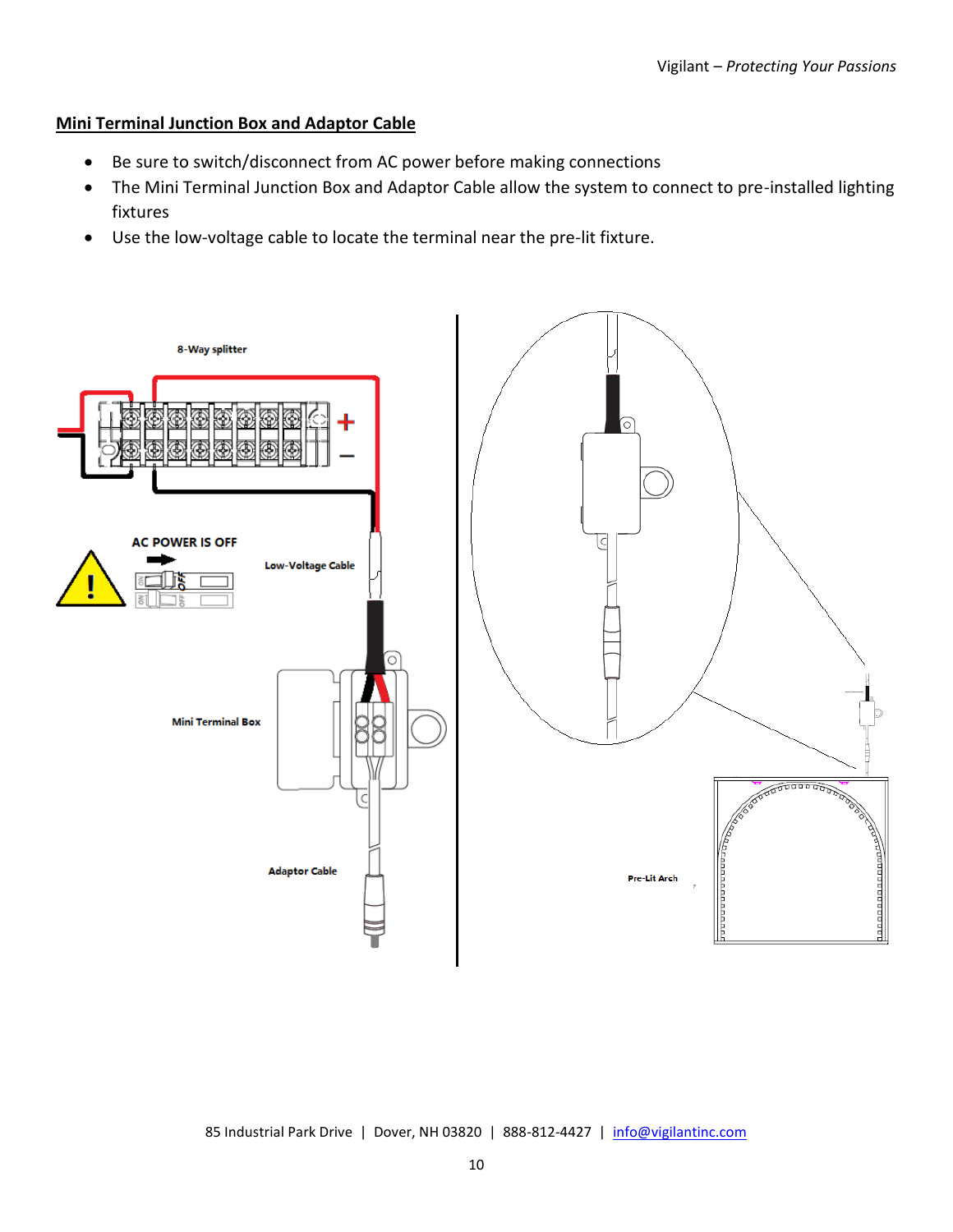#### **LED Tape and Tape-To-Wire Connectors**

- Be sure to switch/disconnect from AC power before making connections.
- Use the low-voltage cable to connect to one end of the tape-to-wire connector. Connect the other end directly to the tape.
- Use low-voltage cable to connect between sections of tape and extended runs.
- LED Tape can be cut in 4" increments as needed.